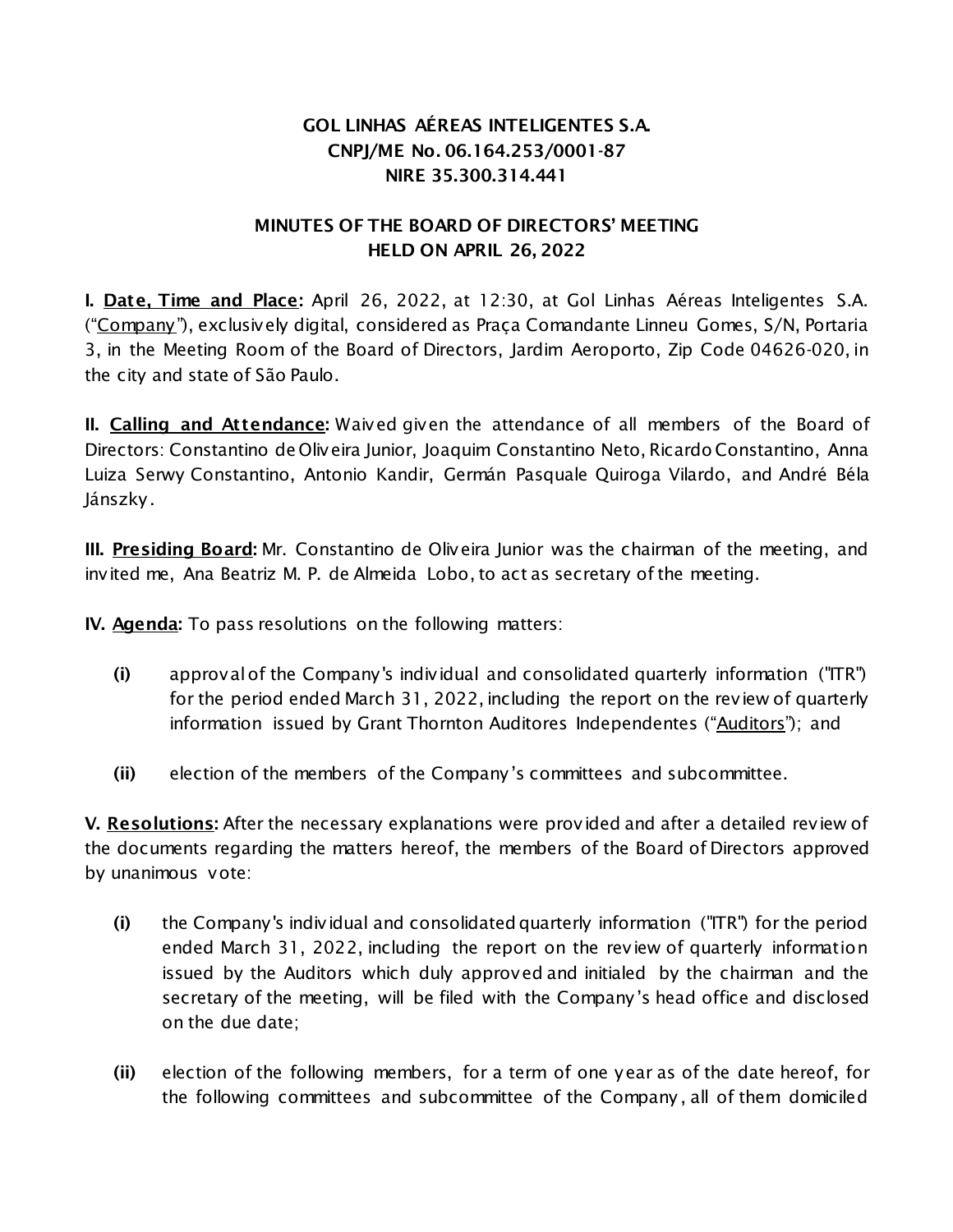at Praça Comandante Linneu Gomes, S/N, Portaria 3, Jardim Aeroporto, in the city and state of São Paulo, Zip Code 04626-020:

## **(1) Statutory Audit Committee**:

(a) **Germán Pasquale Quiroga Vilardo**, Brazilian, divorced, engineer, holder of Identity Card RG no. 38.746.171-1, issued by SSP/SP, and enrolled with the CPF/ME Individual Taxpayer Registry under no. 009.943.227-71;

(b) **Philipp Schiemer**, German, married, business administrator, bearer of National Register of Foreigners (RNE) n. V 113077-M;

(c) **Marcela de Paiva Bomfim Teixeira**, Brazilian, married, expert administrator in corporate accounting matters and Audit Committee Financial Expert, bearer of Identity Card RG n. MG 11009076, issued by PC/MG, and enrolled with the CPF/ME under n. 012.640.496-84.

### **(2) People and Corporate Governance Committee**:

(a) **Constantino de Oliveira Junior**, Brazilian, married, businessman, holder of Identity Card RG no. 929.100, issued by SSP/DF, and enrolled with the CPF/ME under no. 417.942.901-25;

(b) **Paulo Sergio Kakinoff**, Brazilian, married, business manager, holder of Identity Card RG no. 25.465.939-1, issued by SSP/SP, and enrolled with the CPF/ME under no. 194.344.518-41;

(c) **André Béla Jánszky**, , Brazilian, married, lawyer, holder of Identity Card RG no. 38.409.140-4, issued by SSP/SP, and enrolled with the CPF/ME Individual Taxpayer Registry under no. 346.695.188-79; and

(d) **Betânia Tânure de Barros**, Brazilian, married, psychologist, holder of Identity Card RG no. M-1.072.104, and enrolled with CPF/ME under no. 385.001.086-49.

### **(3) Financial Policy Committee:**

(a) **Constantino de Oliveira Junior**; already qualified;

(b) **Antonio Kandir**, Brazilian, divorced, engineer, bearer of Identity Card RG n. 4.866.700-6, issued by SSP/SP, and enrolled with the CPF/ME under n. 146.229.631- 91;

(c) **Paulo Sergio Kakinoff**, already qualified; and

(d) **Richard Freeman Lark, Jr.**, Brazilian, single, businessman, holder of Identity Card RG no. 50.440.294-8, issued by SSP/SP, and enrolled with the CPF/ME under no. 214.996.428-73.

### **(4) Risk Policies Committee**:

(a) **Constantino de Oliveira Junior**; already qualified;

(b) **Antonio Kandir**, already qualified;